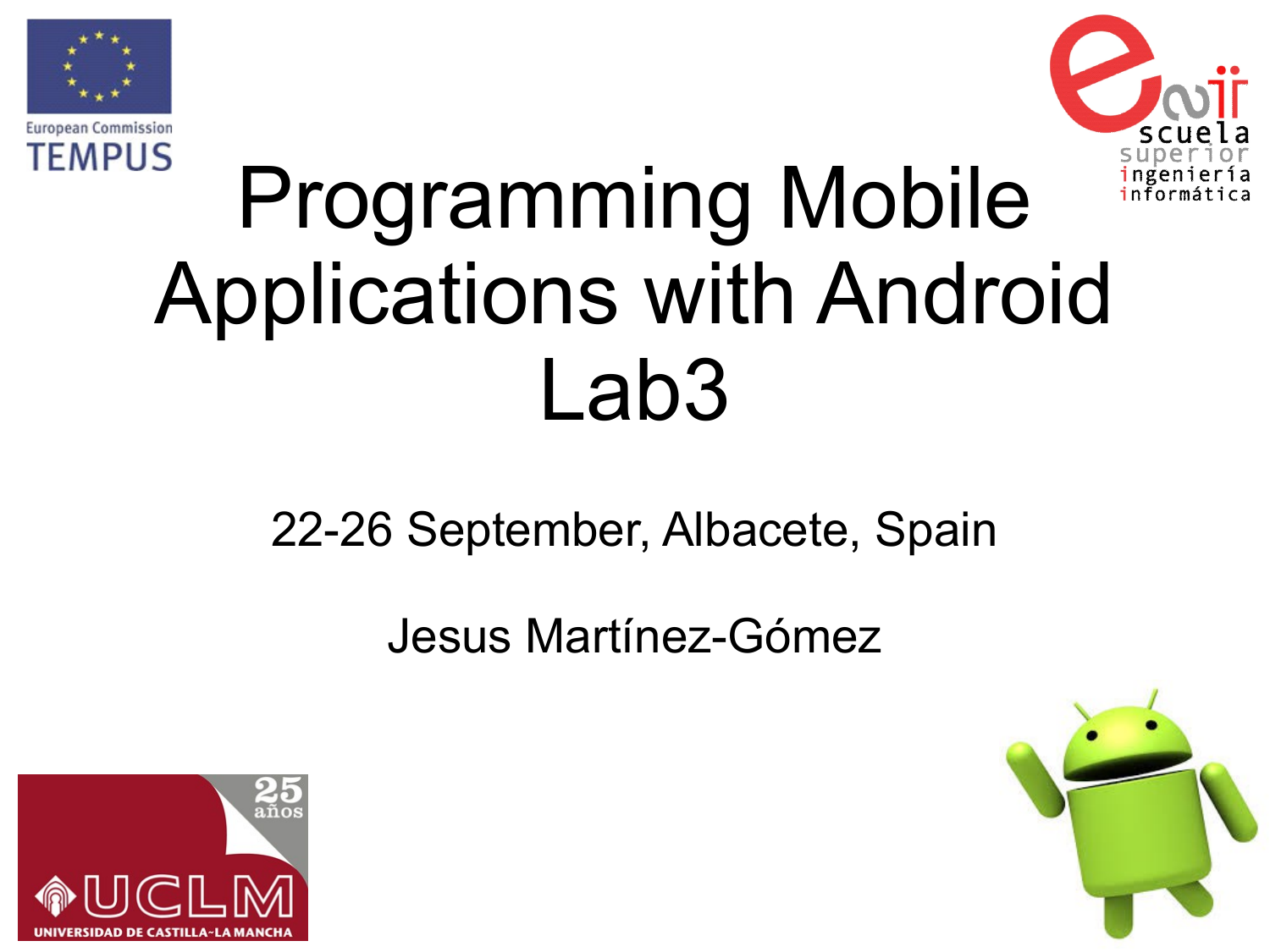- Android Lab III.- Create, compile and execute an application with fragments and events management
	- Follow the instructions to create the an android application with events management and fragment visualizations

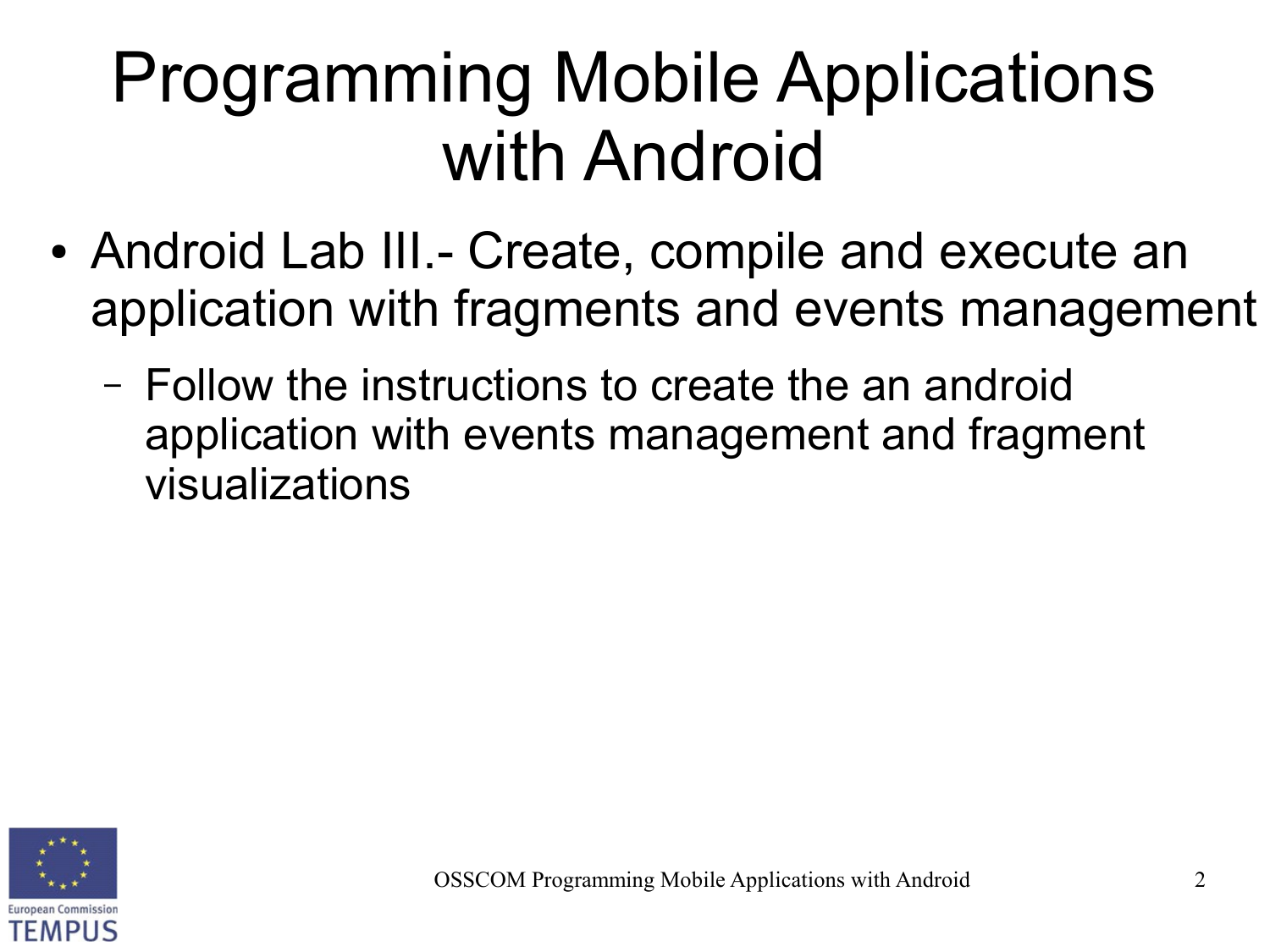- Android Lab III
	- Create an Android Application Project as for the other labs, named Lab3ApplicationProject
	- Open the layout, change the main layout to linear one and add two fragments:

<fragment

android:id="@+id/fragment1" android:layout width="0px" android: layout height="match parent" android:layout\_weight="1"/> <fragment android:id="@+id/fragment2" android:layout\_width="0px" android: layout height="match parent" android:layout\_weight="2" />

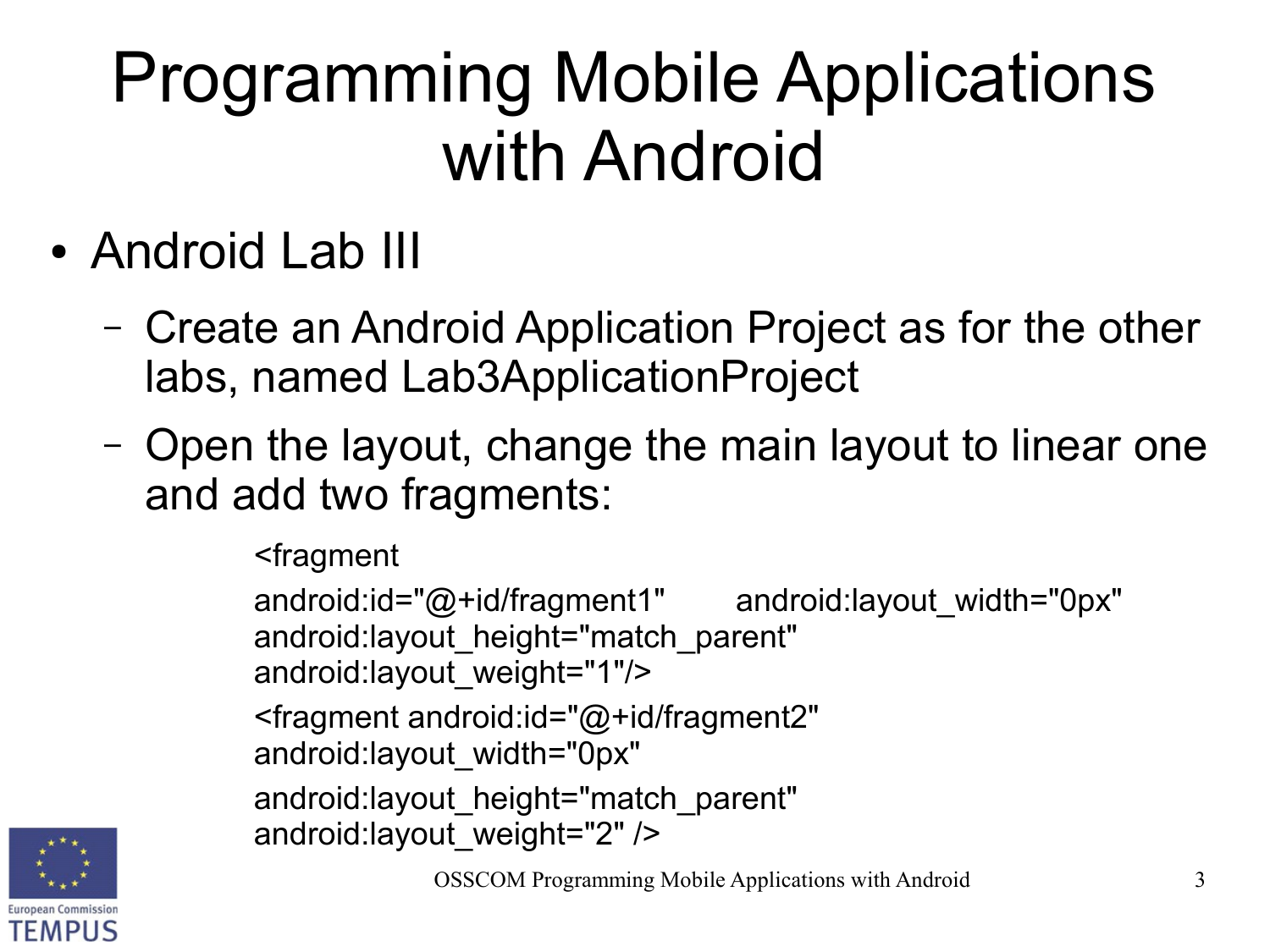- Android Lab III
	- Add a linear layout below the fragments

<LinearLayout android:layout\_width="0px" android:layout\_height="match\_parent" android:layout\_weight="1" android:orientation="vertical" >

– Using the field weight, we establish the % of the spaced used for the visualization (25%-50%-25%)

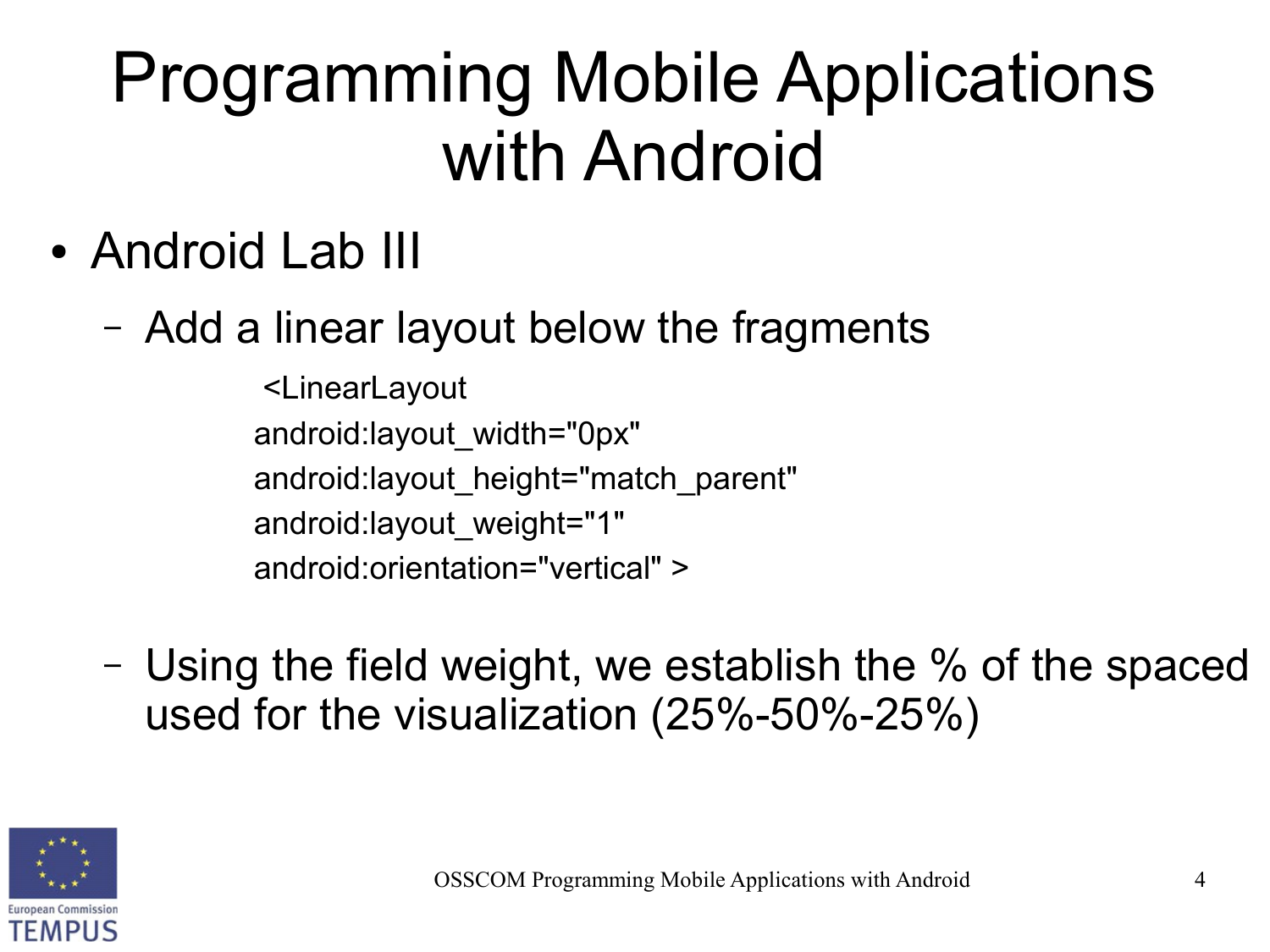

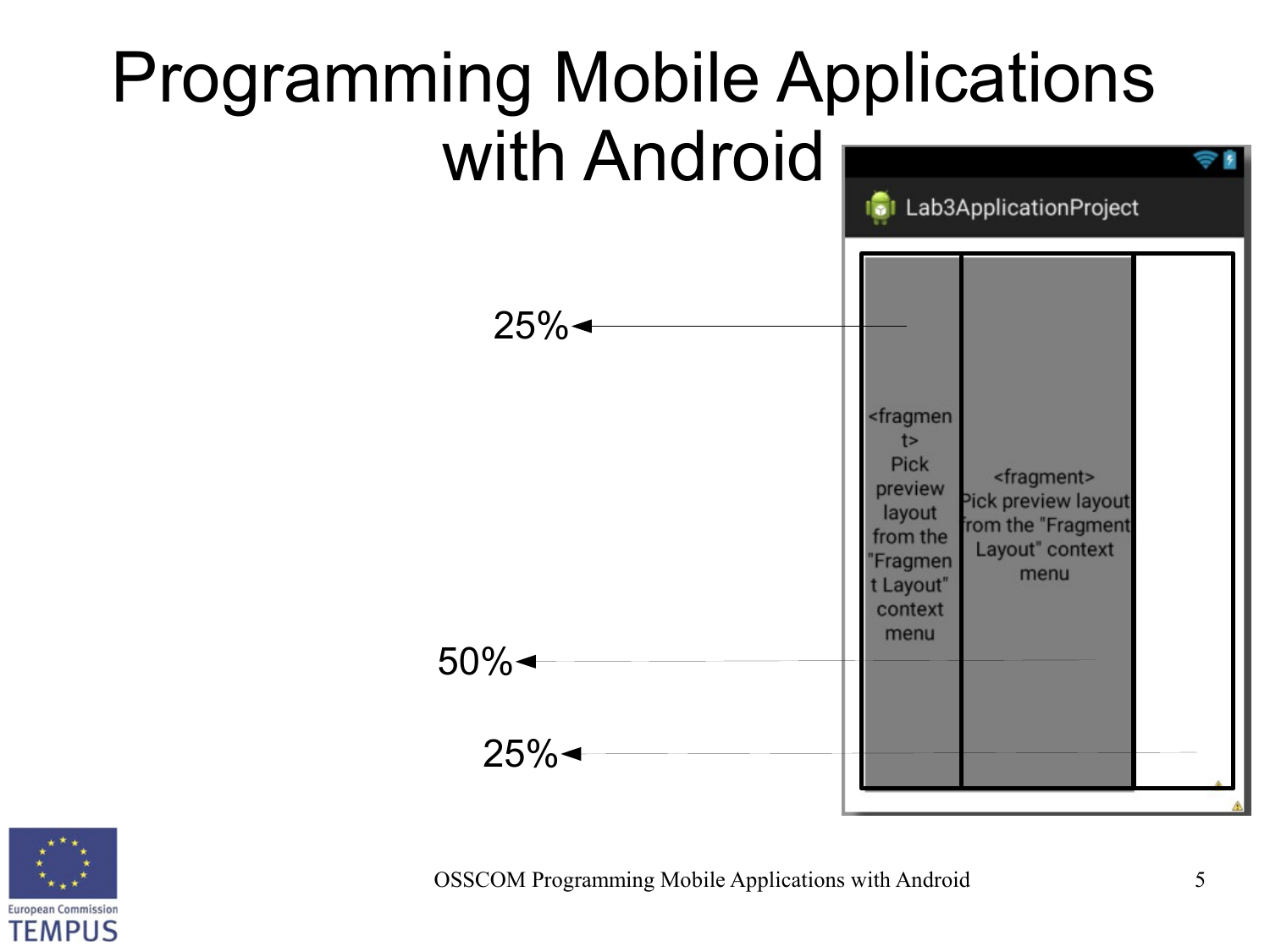- Android Lab III
	- Now, we will create two fragments
		- New  $\rightarrow$  Other  $\rightarrow$  Android  $\rightarrow$  Android Object  $\rightarrow$  Fragment
		- FragmentA  $\rightarrow$  extends ListFragment
			- import android.app.ListFragment;
		- FragmentB  $\rightarrow$  extends Fragment
			- import android.app.ListFragment;
	- With two associated layout files
		- layout a
		- layout b

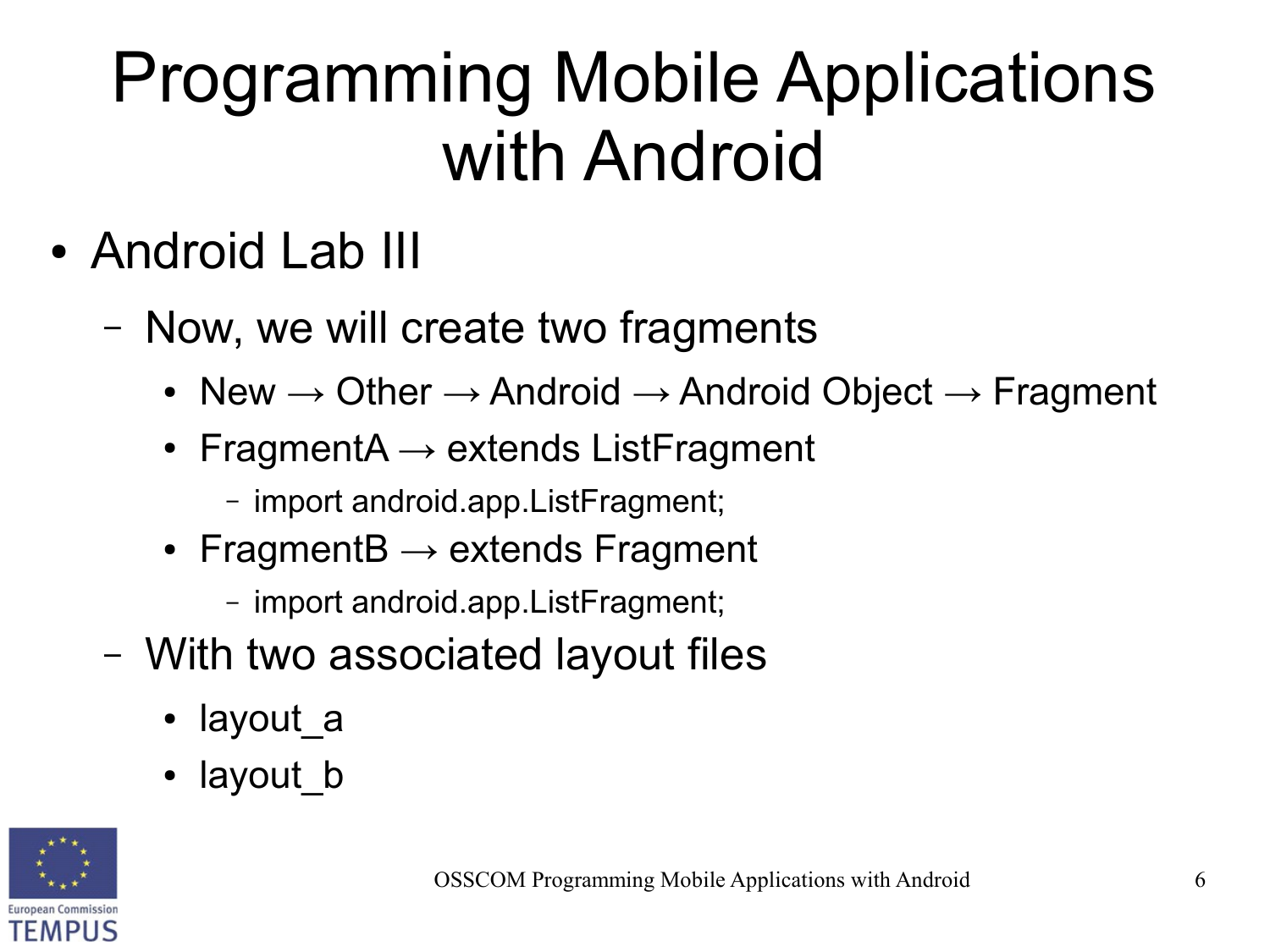- Android Lab III
	- layout\_a

<TextView xmlns:android="http://schemas.android.com/apk/res/android" android: layout width="match\_parent" android: layout height="match\_parent" android:orientation="vertical"/>

– layout\_b

<LinearLayout xmlns:android="http://schemas.android.com/apk/res/android" android: layout width="match\_parent" android: layout height="match\_parent" android:orientation="vertical" >

<TextView

android:id="@+id/detailsView"

android: layout width="match parent"

```
android: layout height="match_parent" />
```
</LinearLayout>

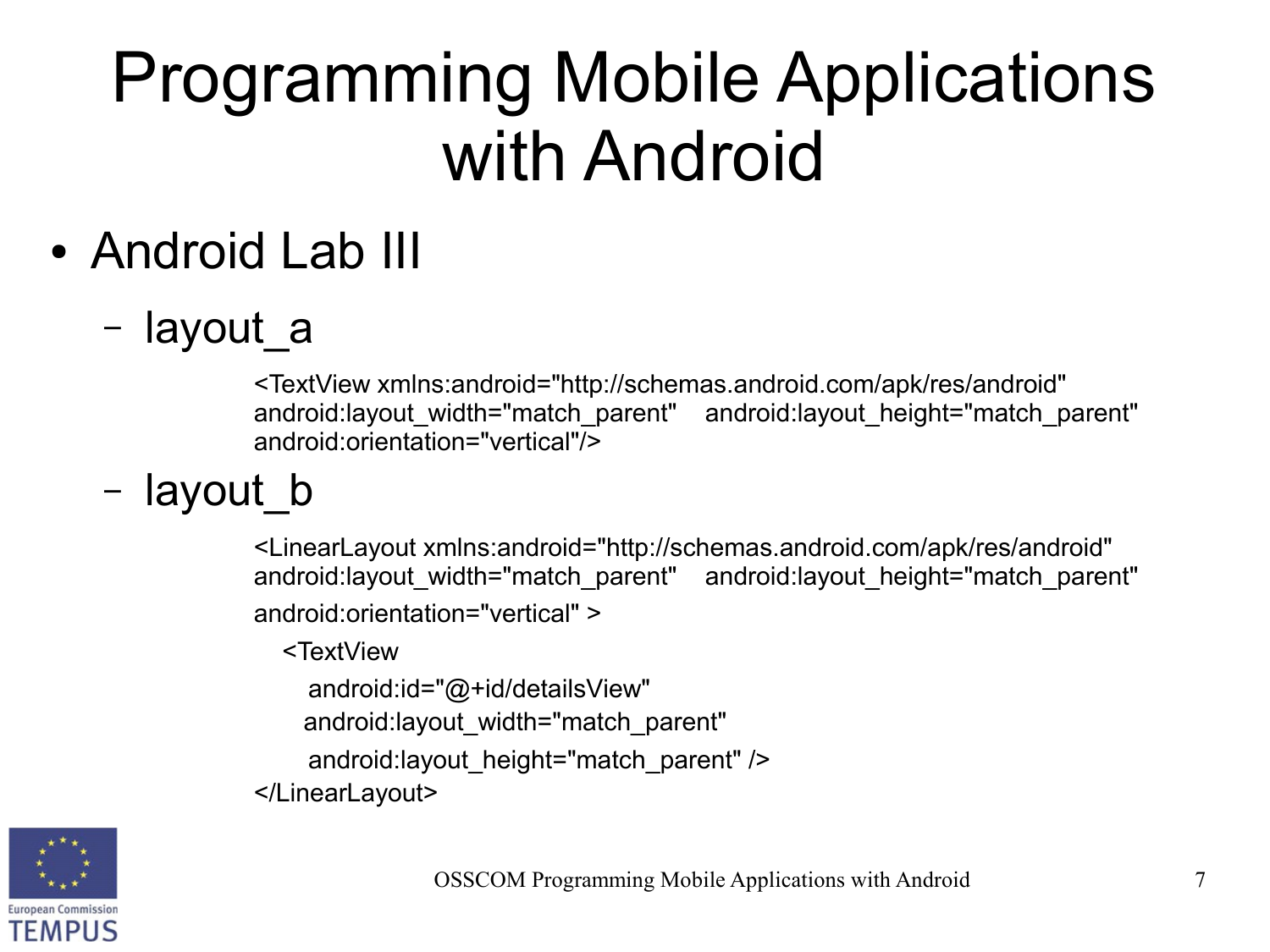- Android Lab III
	- Then, it is time to modify the layout of the main class and establish the class field of the two fragments

<fragment android:id="@+id/fragment1"

class ="com.example.lab3package.FragmentA"

```
 android:layout_weight="1"/>
```
<fragment android:id="@+id/fragment2"

```
class ="com.example.lab3package.FragmentB"
```


...

...

```
 android:layout_weight="2" />
```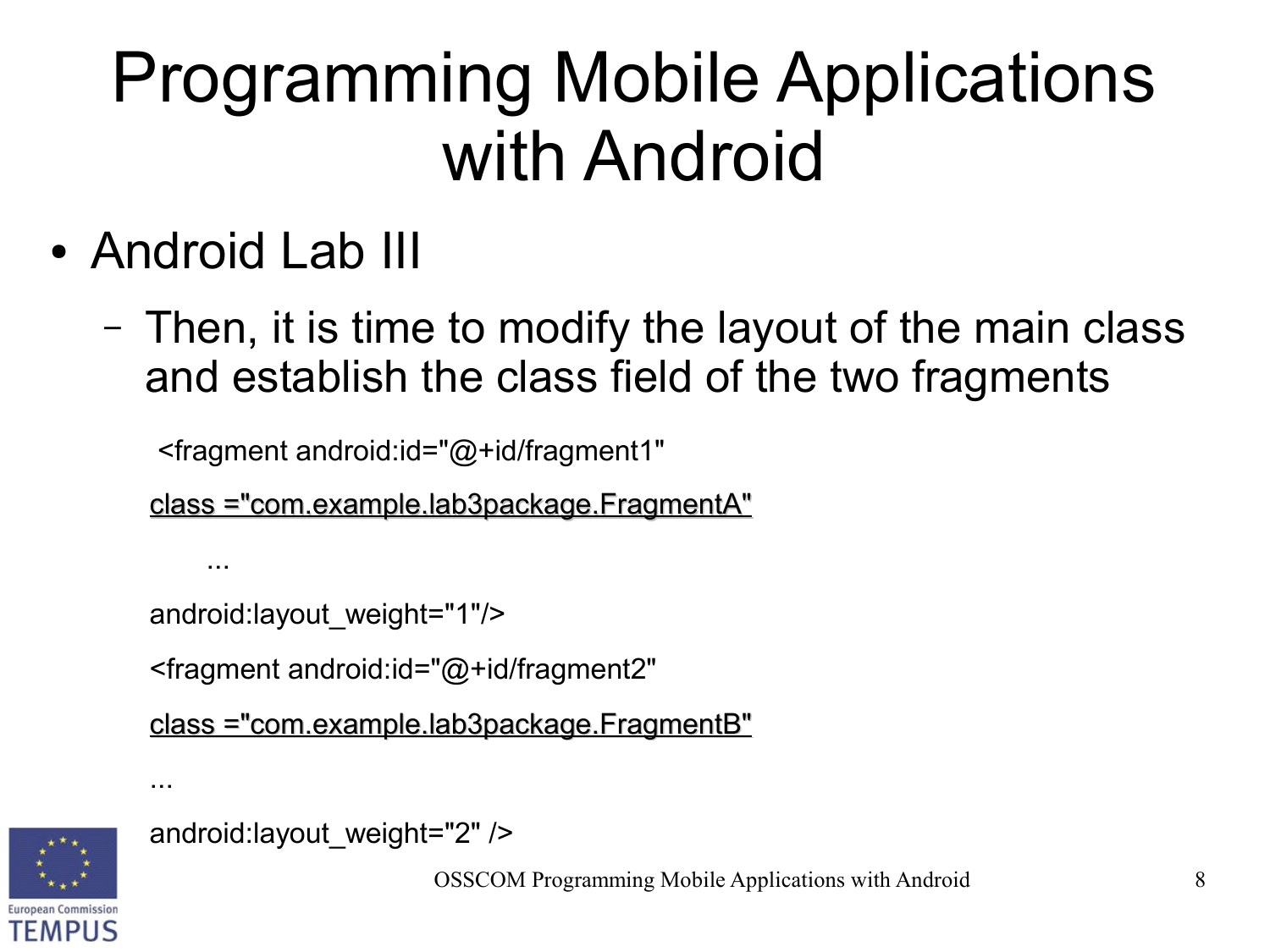- Android Lab III
	- … and start creating the code in the FragmentA class
		- 1.Remove all the content and leave just the following lines private ListSelectionListener mListener;

public interface ListSelectionListener {

public void onListSelection(int index); }

#### 2. Source  $\rightarrow$  Override/Implement: onListItemClick

public void onListItemClick(ListView l, View v, int position, long id) {

getListView().setItemChecked(position, true);

mListener.onListSelection(position); }



#### 3.Source → Override/Implement: onAttach, onActivityCreated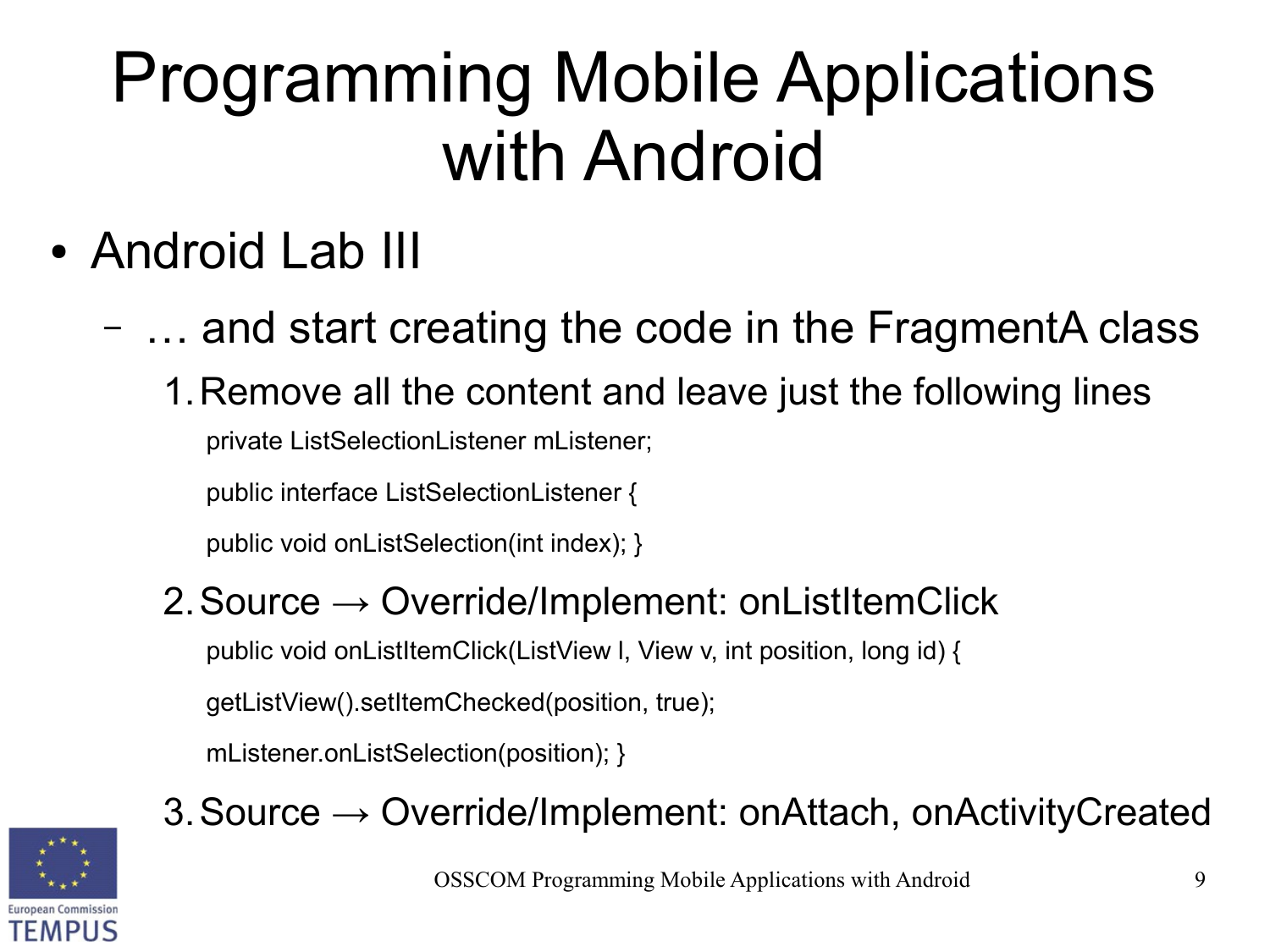- Android Lab III
	- … and start creating the code in the FragmentA class
		- Source  $\rightarrow$  Override/Implement: onActivityCreated (no change)
		- Source  $\rightarrow$  Override/Implement: onAttach

public void onAttach(Activity activity) {

super.onAttach(activity);

try { mListener = (ListSelectionListener) activity;

} catch (ClassCastException e) {}}

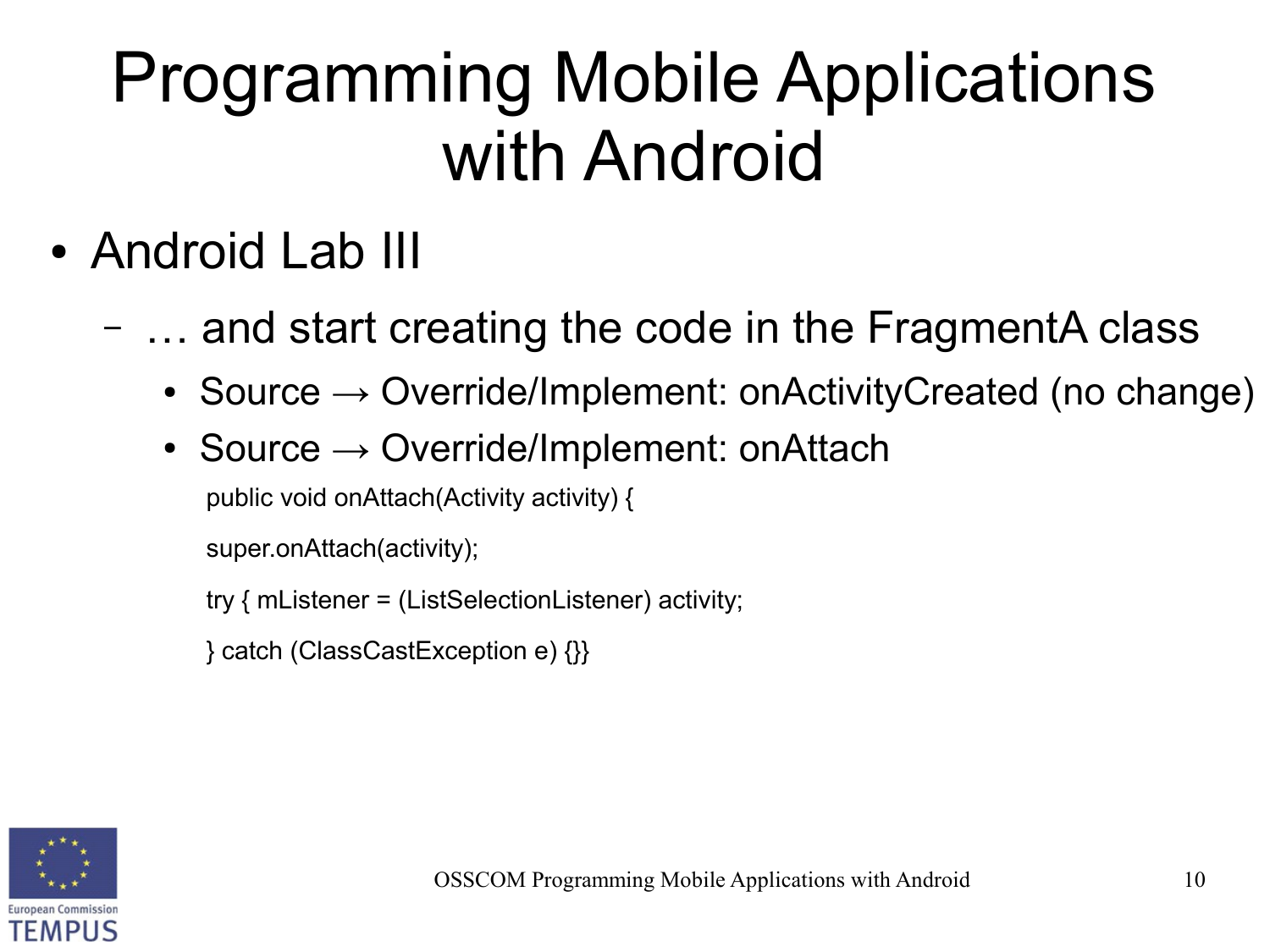- Android Lab III
	- With respect to the FragmentB
		- Add the following field

private TextView detailsView = null;

• Source  $\rightarrow$  Override/Implement: onCreateView

public View onCreateView(LayoutInflater inflater, ViewGroup container,Bundle savedInstanceState) { return inflater.inflate(R.layout.layout\_b, container, false); }

#### • Source  $\rightarrow$  Override/Implement: onActivityCreated

public void onActivityCreated(Bundle savedInstanceState) { super.onActivityCreated(savedInstanceState);

detailsView = (TextView) getActivity().findViewById(R.id.detailsView); }

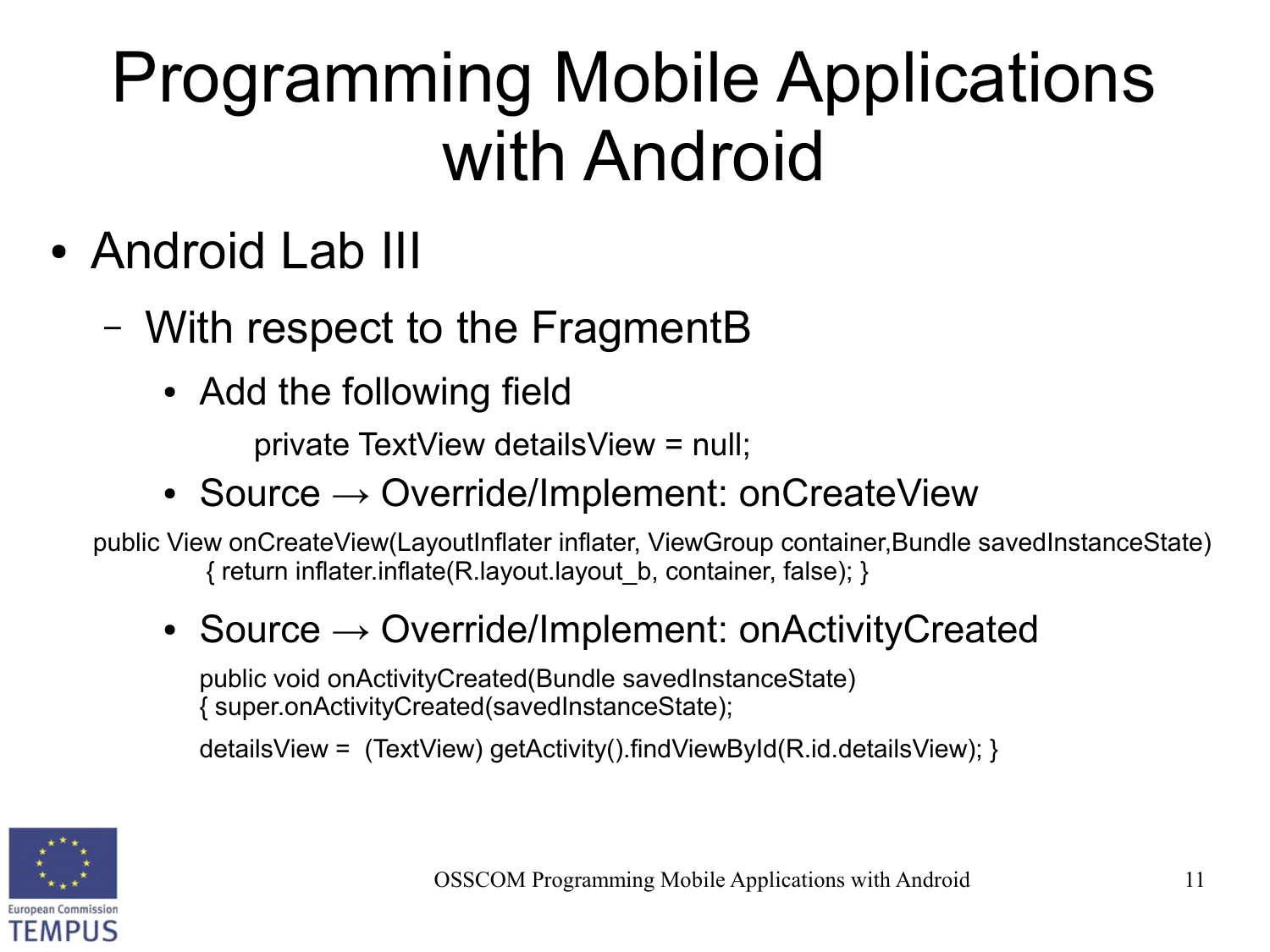- Android Lab III
	- Now we have …
		- Main Activity that visualizes two fragments
		- FragmentA
			- Ready to handle item selections
		- FragmentB
			- Ready to visualize details
	- Next steps

…

• Add the content

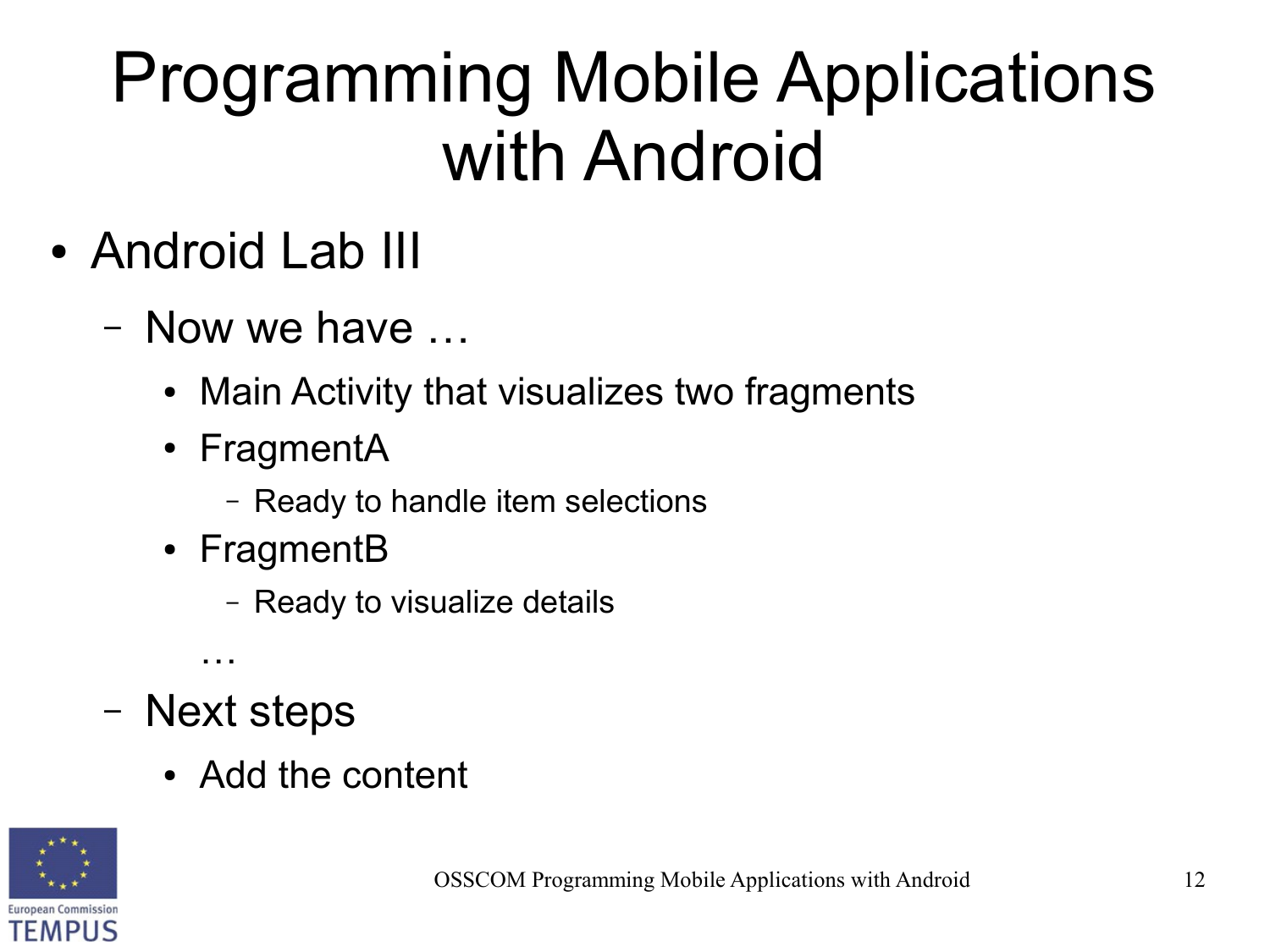- Android Lab III
	- Open the main activity class
		- Create 3 variables
			- public static String[] firstLevelArray;
			- public static String[] secondLevelArray;
			- private FragmentB mDetailsFragment;

#### • Insert the following lines in the onCreate() method

- mDetailsFragment = (FragmentB) getFragmentManager().findFragmentById(R.id.fragment2);
- firstLevelArray = new String[5];
- firstLevelArray $[0]$  = "Day 1";
- ...

– ...

- secondLevelArray = new String[5];
- secondLevelArray[0] = "Day 1 Info";

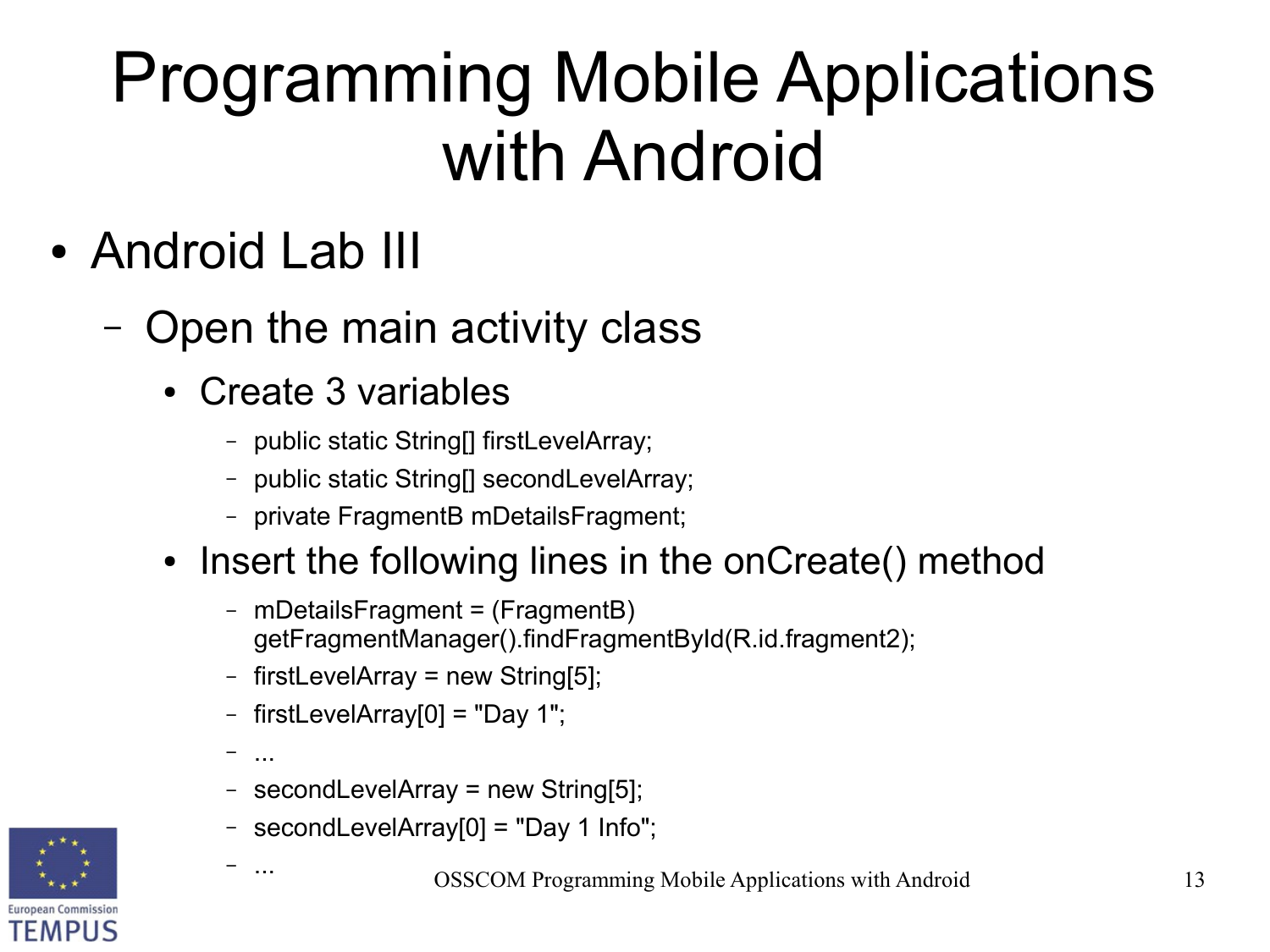- Android Lab III
	- Open the layoutA class
		- Insert this line in the onActivityCreated method
			- setListAdapter(new ArrayAdapter<String>(getActivity(),R.layout.layout\_a, MainActivity.firstLevelArray));
		- Insert the following methods

```
public int getSelectionIndex() {
     return selectionIndex;
```
public void getDetails(int index) {

if (index  $\leq$  0 || index  $\geq$  = selectionMaxIndex) return;

selectionIndex = index:

detailsView.setText(MainActivity.secondLevelArray[selectionIndex]); }

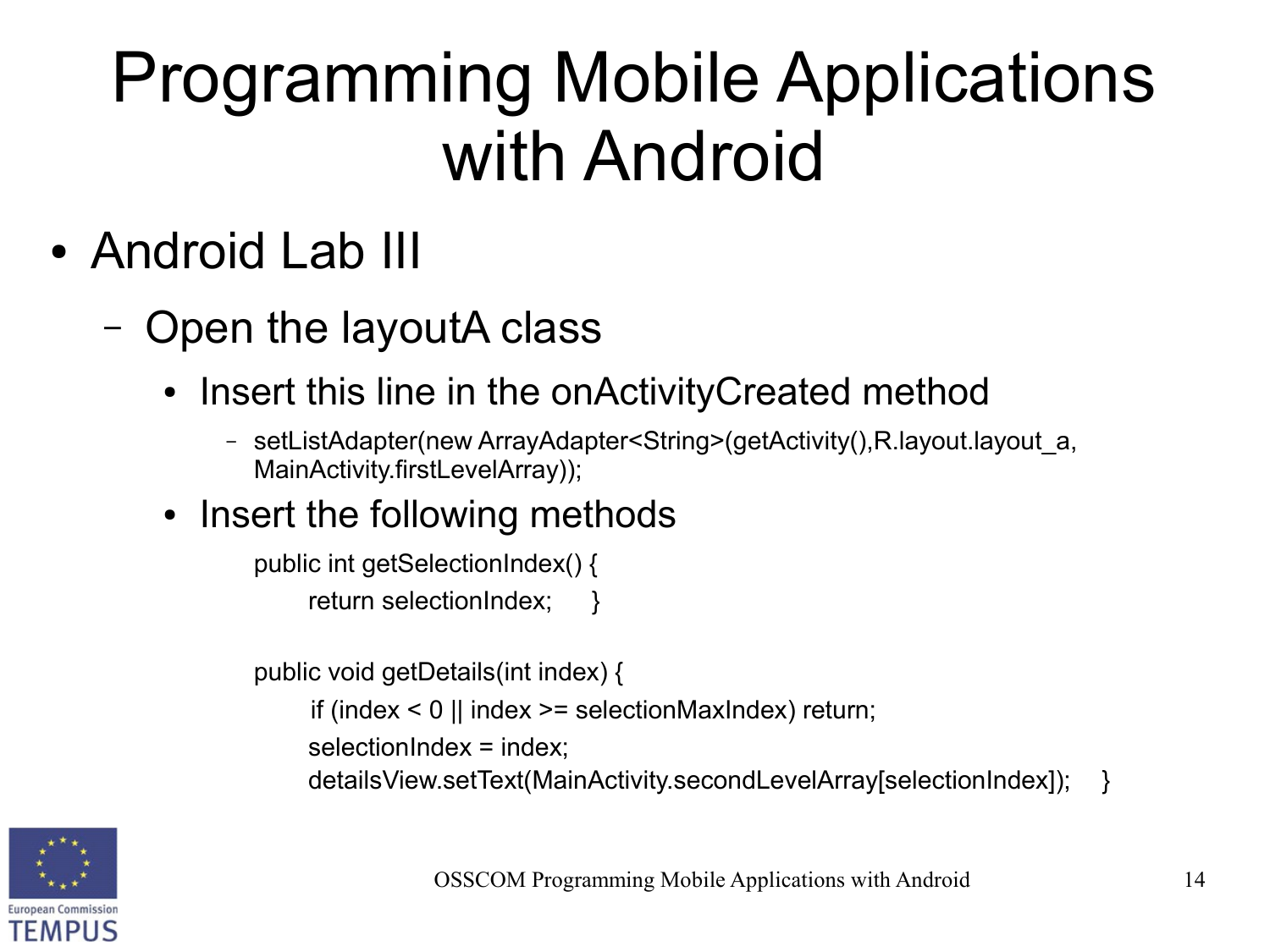- Android Lab III
	- Open the layoutB class
		- Insert this line in the onActivityCreated method

selectionMaxIndex = MainActivity.firstLevelArray.length;

• Insert the following methods

public int getSelectionIndex() { return selectionIndex;

public void getDetails(int index) {

if (index  $\leq$  0 || index  $\geq$  = selectionMaxIndex) return;

selectionIndex = index;

detailsView.setText(MainActivity.secondLevelArray[selectionIndex]); }

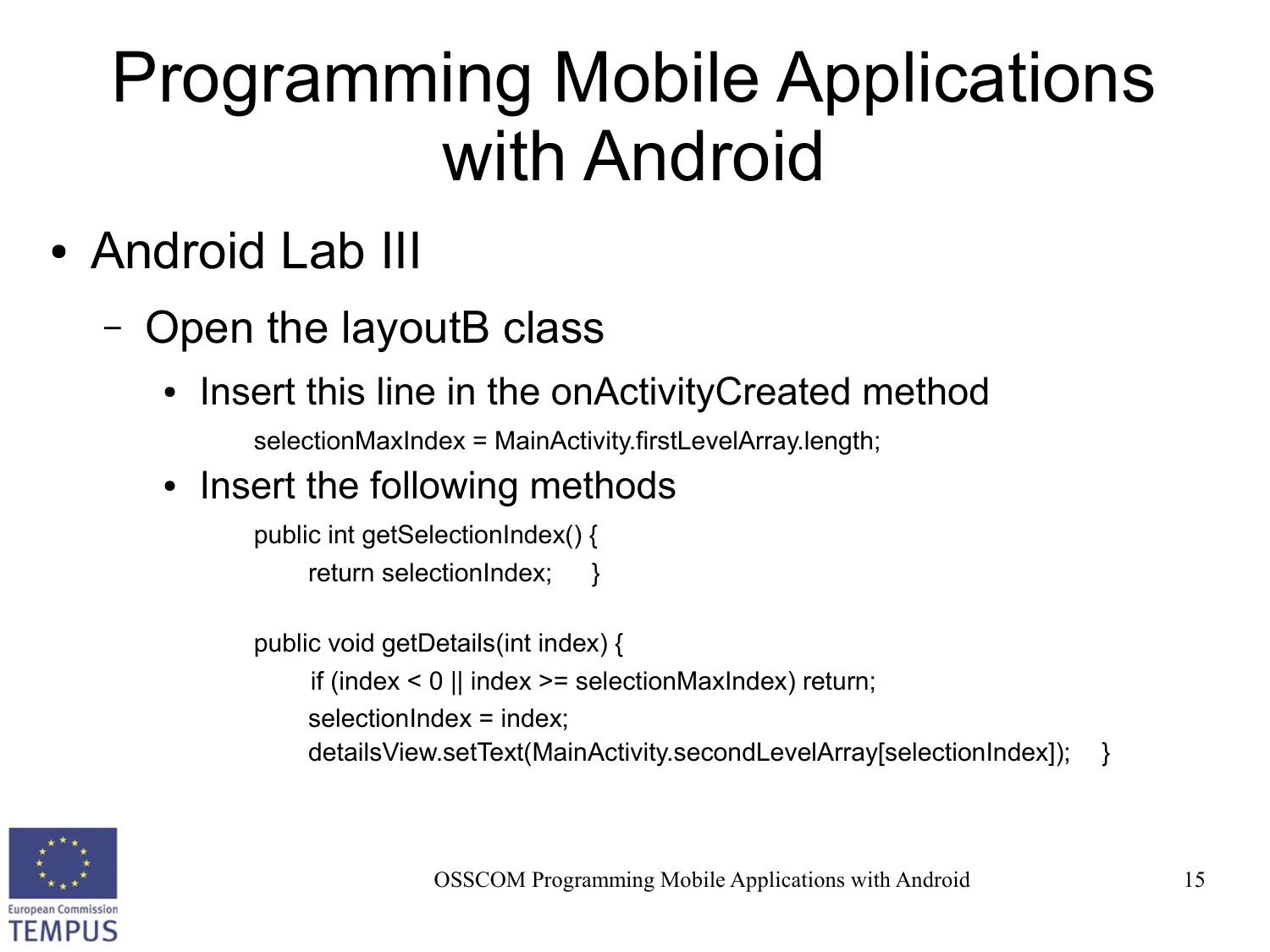- Android Lab III
	- Open the main activity class
		- Import the listSelectionListener
			- import com.example.lab3package.FragmentA.ListSelectionListener;
		- Add the "implements ListSelectionListener"
		- Fix the errors by adding the methods
		- Insert in the onListSelection method if (mDetailsFragment.getSelectionIndex() != index) mDetailsFragment.getDetails(index);

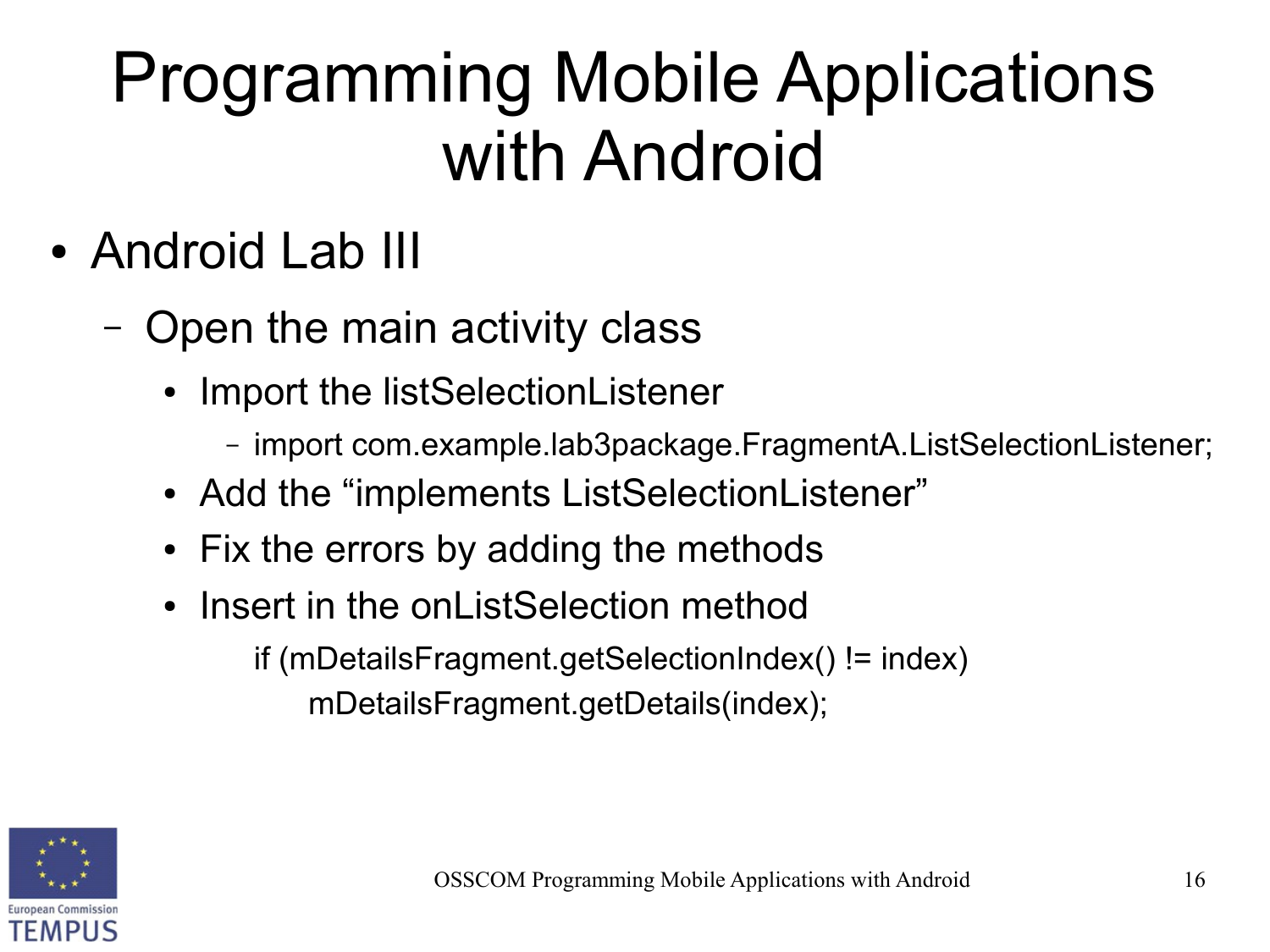- Android Lab III
	- Now, we can run the application and see how it works



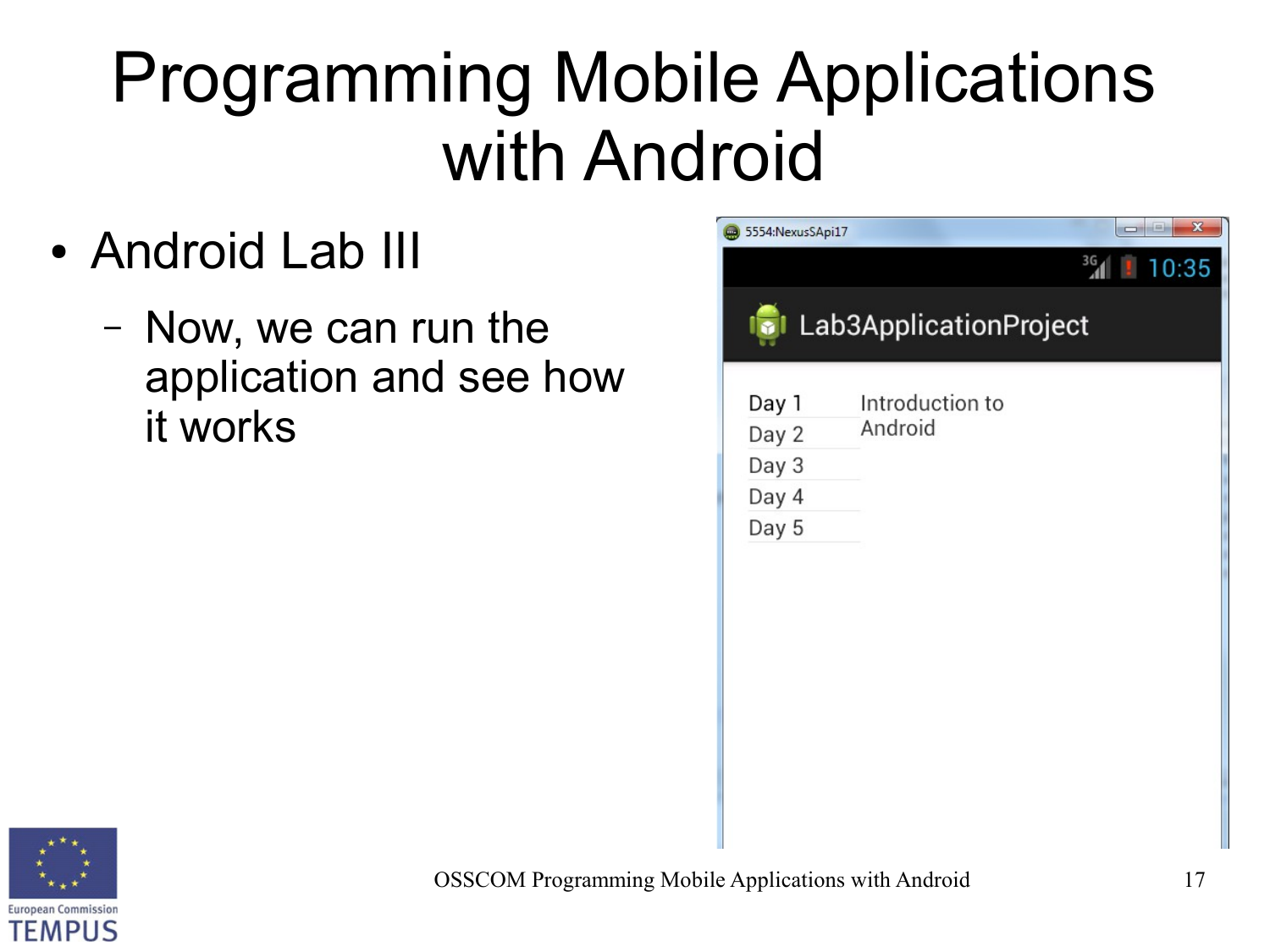• Android Lab III

</menu>

- In addition to the Fragments, we can modify the menus/action bar to add additional visualization
	- Open the res/menu/main.xml file in text mode and set

<menu xmlns:android="http://schemas.android.com/apk/res/android" >

```
<item android:id="@+id/labs" 
android:title="Labs"
android:showAsAction="ifRoom" >
<menu>
     <item android:id="@+id/menuLab1" android:title="1 - Introduction" 
     android:showAsAction="withText" />
     <item android:id="@+id/menuLab2" android:title="2 - Basics" 
     android:showAsAction="withText"/>
</menu>
</item>
```
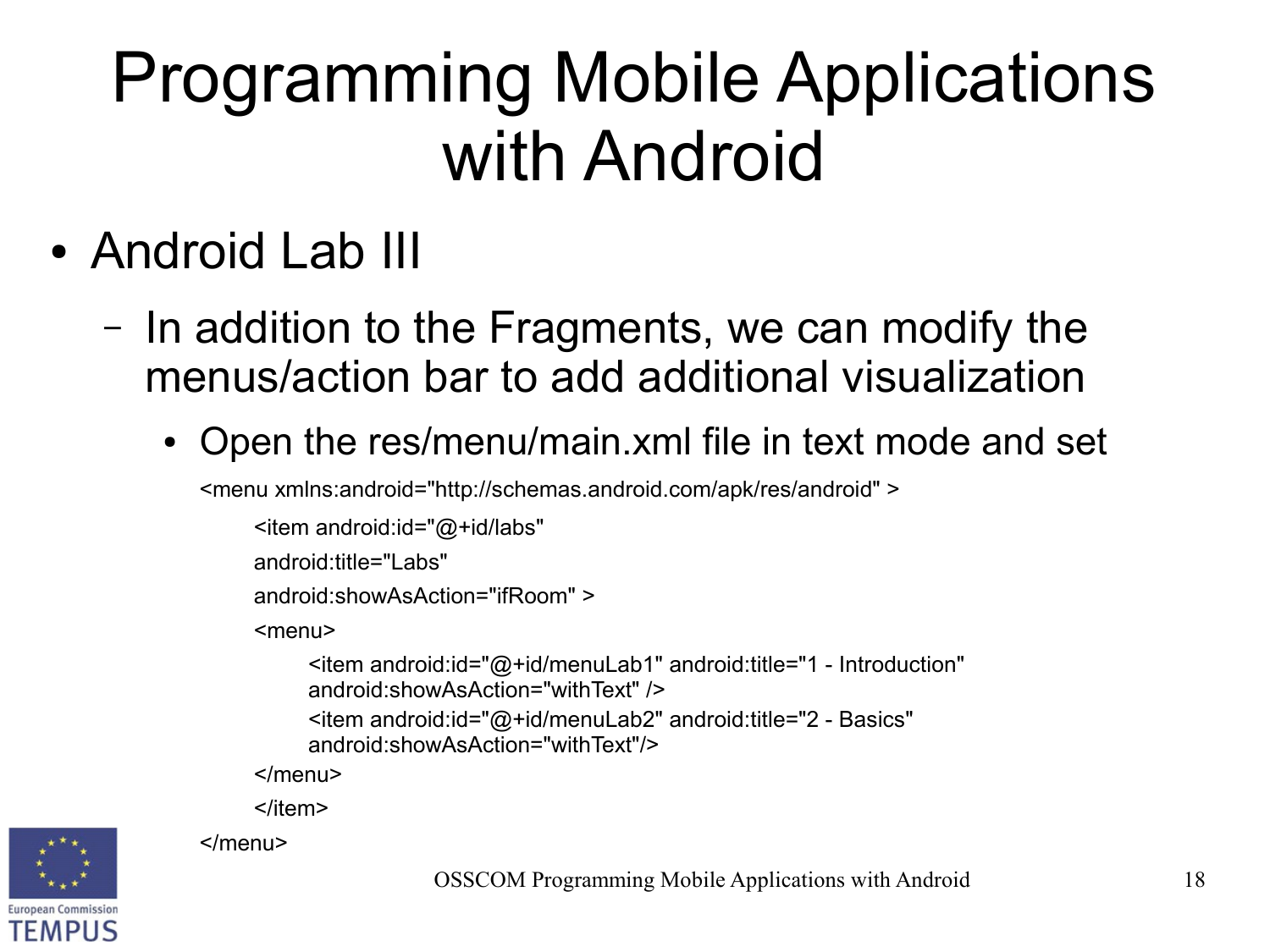• Android Lab III

#### - Open the main activity java file  $\rightarrow$ onOptionsItemSelected

```
int id = item.getItemId();
```
switch (id)

{

case R.id.menuLab1:

Toast.makeText(this, "The first lab was devoted to the introduction to the Android Environment", Toast.LENGTH\_SHORT).show(); break;

case R.id.menul ab2:

Toast.makeText(this, "In second lab we saw some Android basics", Toast.LENGTH\_SHORT).show();

break;

}



return super.onOptionsItemSelected(item);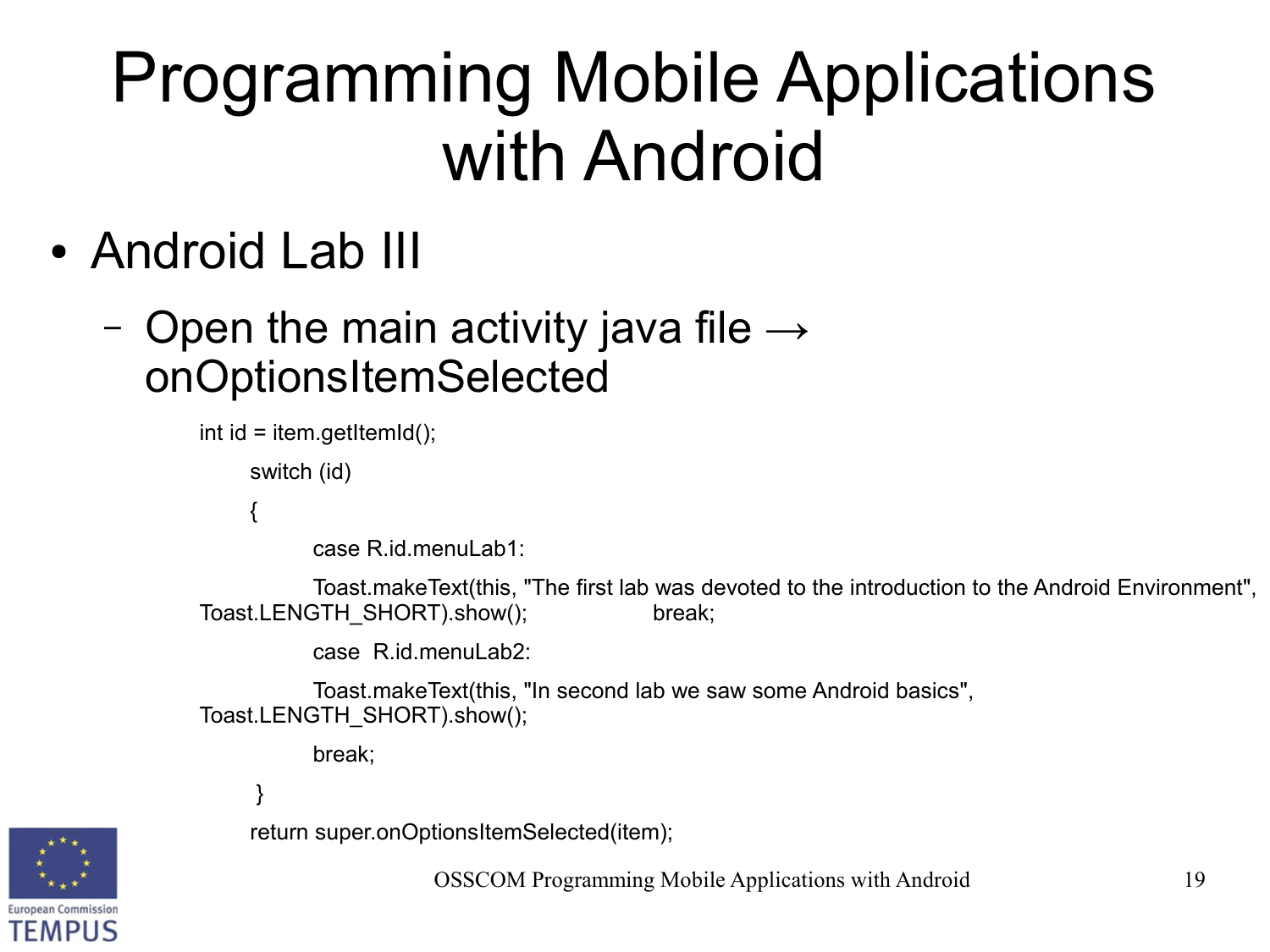• Android Lab III